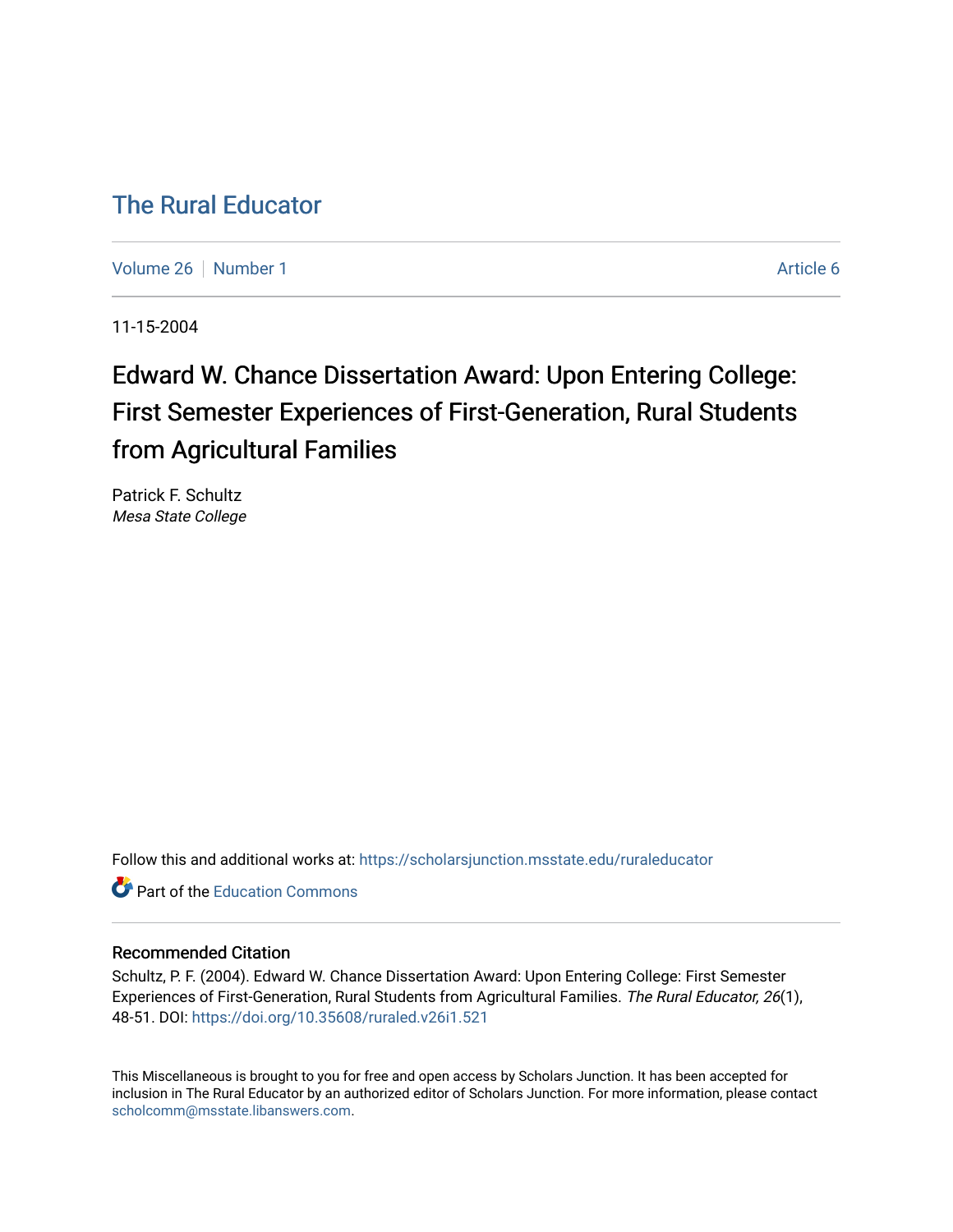### **Upon Entering College: First Semester Experiences of First-Generation, Rural Students from Agricultural Families**

#### **Patrick F. Schultz**

*Mesa State College* 

First-generation and rural college students are considered by many retention theorists and practitioners to be an at-risk population. This study examined the details of the first semester in postsecondary education from the perspective of a group of students who met the demographic criteria of being first-generation to go to college, from rural geographical areas, and from agricultural backgrounds. It focused on the first semester experience, during its occurrence, and how six students of this specific population viewed that phenomenon. A secondary objective was to determine if the understandings that issued from the research could form a foundation from which first semester retention strategies for this particular population could be configured.

Information about the essence of the first semester emerged from the responses of the participants to four primary research questions in a structured interview format: (1) What people or thing do you think influenced your decision to go to college? (2) When did you first decide that you were going to go to college? (3) Is your first semester the same or different than what you expected? (4)What does all of this mean to you? What is the meaning of your first semester in college?

The preponderance of research regarding first semester experiences has employed methods that are decidedly quantitative. Many are descriptive in nature and most tend to concentrate on a distinct student characteristic and attempt to find correlations between that characteristic and freshman attrition, or retention, as the case may be. The intent of this study, however, was to attempt to understand the meaning of the many facets of the first semester experience from the voices of the students themselves.

A phenomenological methodology provided the overall approach to the study (Moustakas, 1994). Data gathering was accomplished through in-depth, structured interviews with students who agreed to be participants in this study (Seidman, 1998). Within-case and cross-case analyses were employed as data explication methods (Banning, 2003; Hatch, 2002; Miles & Humberman, 1994). A process of abductive coding provided the means for identifying, labeling, categorizing, and verifying patterns and themes

that emerged from the raw data in the interview transcripts.

#### **Research Findings and Interpretations**

The highest order of clustering of themes produced patterns incorporated in the concepts of decision factors and influences, decision time factors, expectations and incongruencies, and introspective constructions.

#### *Decision Factors and Influences*

In general, the decision to enter college was impacted both positively and negatively by numerous factors and influences in the natural environment within which the participants operated. Not surprisingly, parental attitudes about going to college, or lack of attitudes, seemed to have significant influence on the decision. Where support was offered by a parent or both parents, the decision was easier for the participant. Where one parent objected to the college-going concept, the participant was conflicted and somewhat confused about his or her decision.

The most frequent condition connected to parents and the college-going decision among these participants was found to be first-generation status and a relationship to the lack of parental information about higher education. This finding is in concurrence with a study of national averages by the U.S. Department of Education on first-generation college students (2001):

As parents education increases, so does students' likelihood of enrolling in postsecondary education. Among 1992 high school graduates whose parents did not go to college, 59% had enrolled in some sort of postsecondary education by 1994. The enrollment rate increased to 75% among those whose parents had some college experience, and to 93% among those whose parents had at least a bachelor's degree. (pg. 7)

Several of the participants in this study experienced resistance to the decision by a father who either did not want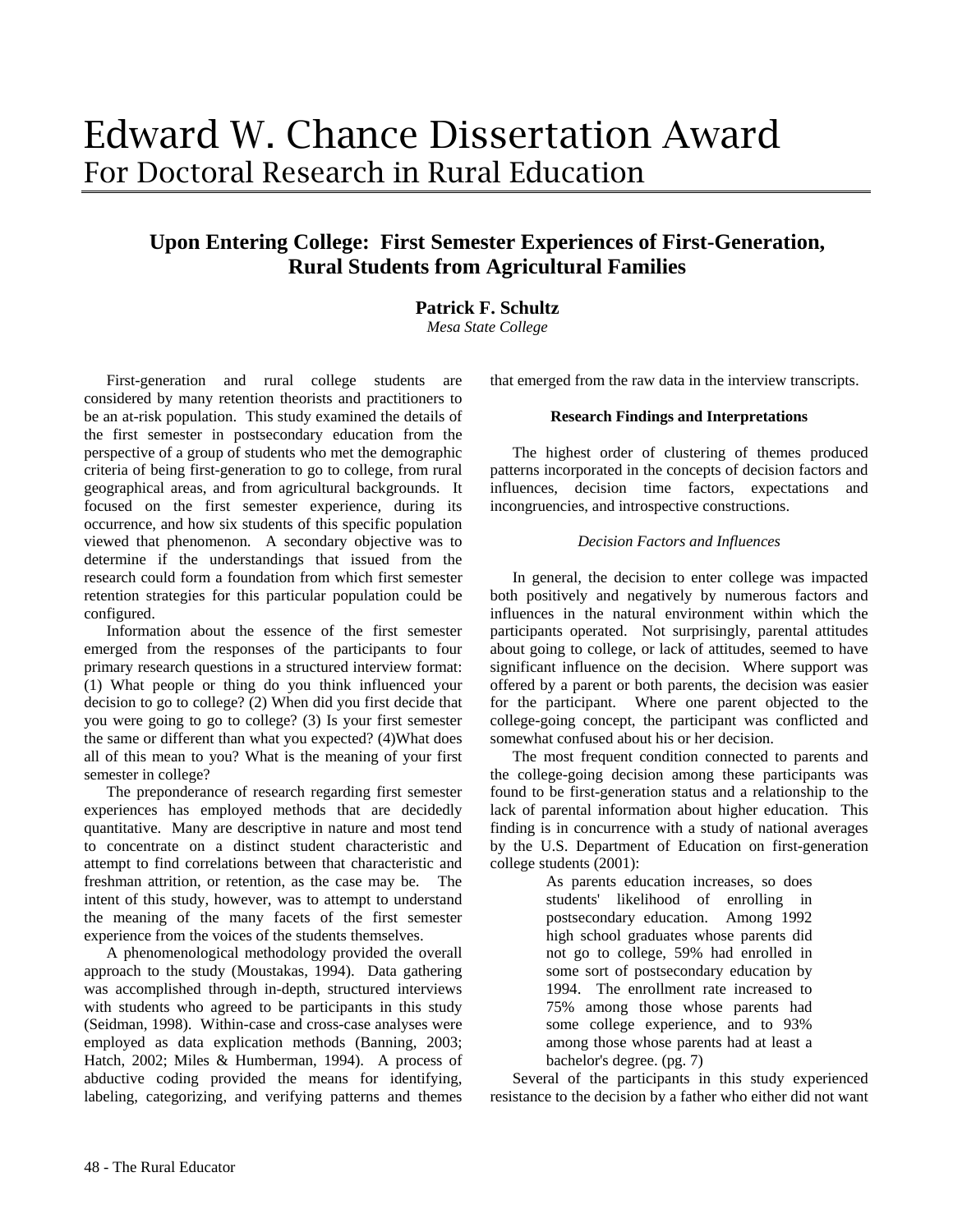the participant to leave the farm, or was intransigent in signing financial aid forms. This is illustrative of the difficulties that first-generation students face in the decision making process. The problem is compounded by the agricultural background.

#### *Decision-Time Factors*

The time orientation from which the participants made their decision to enter college varied. Some participants began thinking about higher education in elementary and middle school, but most formulated the concept of going to college in high school or later. Only one instance of negative early thoughts about going to college surfaced, and that idea remained with that lone individual even into the first semester of postsecondary. The majority of participants conceptualized going to college in high school or later. Several participants, aided by encouragement by coaches, made the decision quite late in high school. The themes seem to illustrate that very few of the participants had concrete and substantial plans to enter college before actually taking any steps to bring it to fruition. They had thought about it, but not very seriously. For most, it was either at the end of their senior year, or later, that they began to consider themselves as college material and to take actions to apply to college.

This is in agreement with a reference made to the 1986 Attinasi study in Elliott (1989). Elliott found that firstgeneration, rural high school students tended to make the decision to attend college late in their high school careers, whereas the rural students in the Attinasi study group "had almost without exception come to see themselves as college material *long before* (italics added) entering the University of Iowa" (pg. 188). The Elliott study correctly pointed out that Attinasi's subjects were comprised of rural, Mexican-American youth who had ACT composites exceeding 22. Although rural, Attinasi's students were bound for college early in their high school years. Elliott concentrated on a more general population of rural youth (without reference to grade point average) and their college-going behaviors. Additionally, another understanding of the decision making process for the participants in this study indicates that there may be another dimension added when the participants are both rural *and* from *agricultural backgrounds.* The agricultural background of the participants seems to have contributed to the late recognition that they might in fact be ready and capable of going to college.

Financial support was an important determinant in the decision-making continuum in this study. Across all cases, participants experienced non-existent to low levels of family financial support which seemed to add to the factors that led to late decision making. However, where even low to modest family financial support was present, there was a connection between satisfaction with the college-going decision among the participants. Yarbrough (1996) found that "[college] admissions directors perceived the lack of finances to be a primary factor in the reasons why rural students did not pursue higher education" (pg. 81).

Leaving a small town environment and moving to a larger town and a college campus was viewed favorably by a few of the participants. For the majority, this transition produced anxiety. Some of the behaviors exhibited, and choices made, by the participants in this new, larger environment in their first semester turned out to be counterproductive to a positive assimilation into their new settings. Similarly, Elliott (1989) found that "rural students attempt to use their existing schemas to guide decisionmaking and predict future events. Because some rural students lack the background necessary to make sense of the unfamiliar events in the new world and respond effectively, integration into the new situation is hampered" (p.194).

#### *Expectations and Incongruencies*

Perhaps one of the most unique findings of this study is the depth and breadth of the experiences that were different, or came as complete surprises, to the participants. It is a direct result of the phenomenological approach to this study, and the in-depth interviews, that these surprising conditions became evident. By and large, the participants found themselves unaware of the need to build new relationships, and to cope with a college environment and culture which proved to be extremely dissimilar to that which they had known all their lives. In a few instances these aspects of the first semester (i.e. cultural diversity, dorm life) were a very difficult and emotionally charged process. Others had the requisite socialization skills necessary to aid in their assimilation. Their agricultural background seemed to be either a help, or a hindrance. But, in all cases, that background had an effect on the phenomenon.

That these participants were unprepared for the magnitude of the change between rural/agricultural life and the college milieu is not undocumented. Yarbrough (1996) reported that "many rural high school students are perceived to make decisions about higher education without sufficient professional assistance. The majority of (rural) principals [in her study] reported half-time or less than half-time high school counselors in their schools" (p. 80).

The majority of the participants were pleasantly surprised by the culture of learning and took to it with pleasure; only a few struggled with the rigor, but some of them may have had another surprise when their first semester grades were posted. The dimension of "size" seemed to prove the most discrepant in terms of the pre-first semester expectations. The large physical size of the campus, the close quarters of the dormitory rooms, the expansiveness of the classrooms, the breadth of the curricula, the amount of money needed for school and living expenses, the scope of the change from rural/agricultural high school student status to that of being a college student, and the extensiveness of the surrounding community all produced feelings of awe, and sometimes trepidation.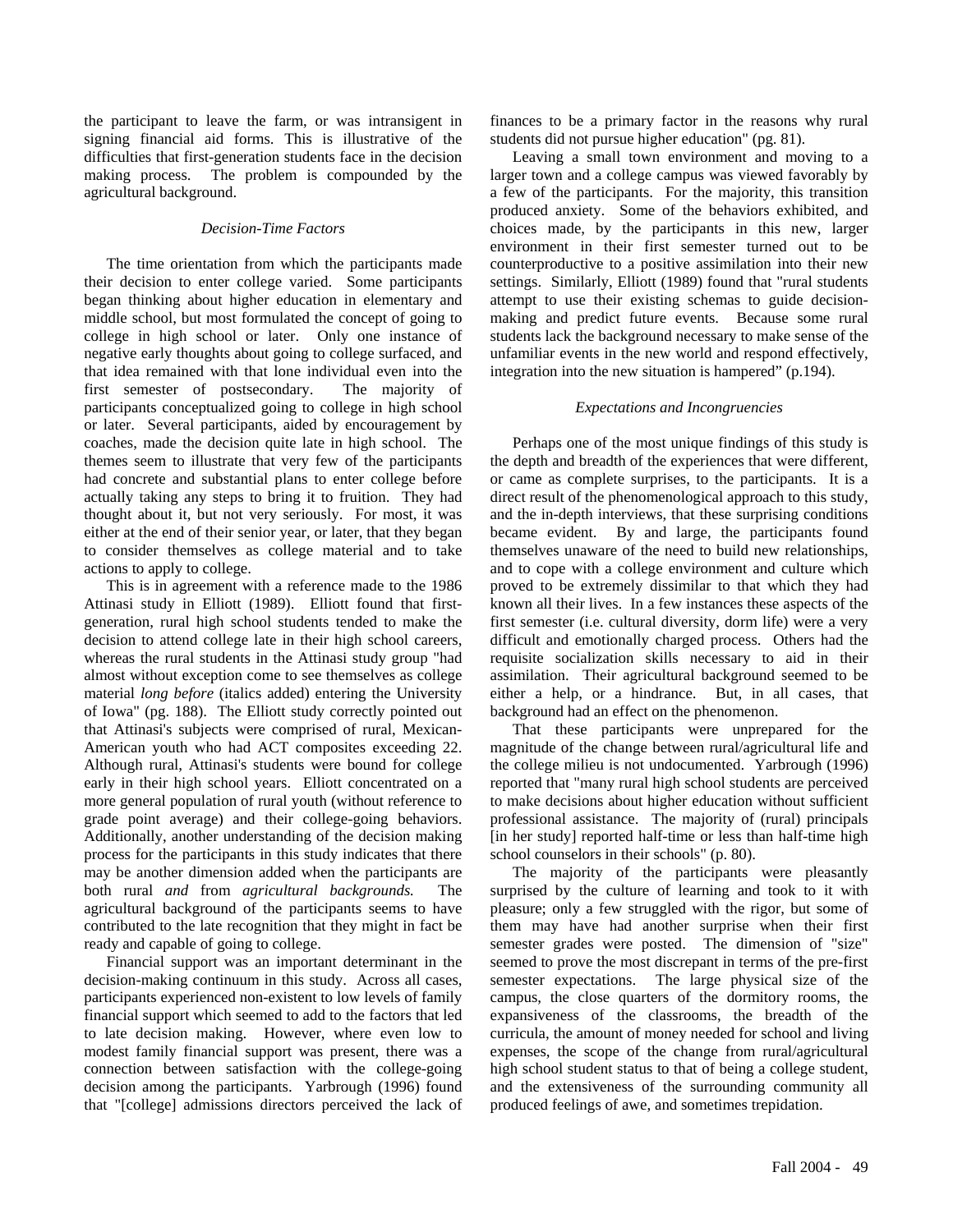#### *Introspective Construction.*

The *meaning* of the first semester provided an opportunity for the participants to be introspective about the phenomenon. This concept came last in the order of questions and produced many leitmotifs, some of which were quite abstract. The high level of abstraction is most likely due to the unstructured condition inherent in the notion of "meaning."

Familial connectedness refers to the participants' ability, as well as the desire, to form new relationships in the college environment and maintain those that already exist. This concept also included the immensity of the change -- a construction that permeated the movement of the participants from one relatively comfortable ontological view to one that is new and confusing, (albeit exciting for nearly all of the participants).

Agricultural attributes emerged as a significant leitmotif that encompassed mostly positive concepts about those attributes that were drawn from a life of hard work, selfreliance, pride, and self-directed behavior. Participants saw the first semester and the college-going condition as an opening up of occupational, academic, and personal opportunities. Each of the participants valued the first semester as a vehicle to first establish goals, and then to achieve them.

#### **Conclusions**

First-generation status generated numerous problems for these participants in their first semester in college. Leitmotifs such as ignorance about the cost of college and financial aid; lack of parental information about college; misunderstandings stemming from ignorance about the value of relationship-building; and the "surprise" factor relating to college course rigor, course structure, and professorial expectations can all be attributed to firstgeneration status.

Rural status clearly contributed to the students' lack of experience with large towns, large campuses, and the diversity found in the college environment. Affective concepts of disconnectedness, lack of solitude, desire to "get back out in the country" from time to time, as well as pleasure, excitement, pride, and accomplishment are largely attributable to the condition of being a rural student in the first semester in college.

Agricultural status was the "wild card" conjuncture in this study. The absence of literature relating to the agricultural background status and its possible effect on students' meaning of the first semester in college makes the exploration of this condition provocative and unique. It is essential to understand that the participants in this study were inexorably linked by the triple demographic characteristics of first-generation, rural, and agricultural background. Hence, a determination of which of the first semester experiences might be qualities of each specific

However, the findings support a contention that there were indeed identifiable instances, or themes, that were attributable to agricultural background status. These participants spoke about their agronomic backgrounds as if they mattered to them. The farm, the ranch, the rodeos, the work that they performed, all were expressed as integral parts of their being. The essence of the person cannot be separated from the essence of the phenomenon; in this case, the first semester experience.

The pride of being a person with an agricultural background who has "worked hard" to accomplish difficult tasks was connected to the reasons why most of the participants felt like they could successfully navigate college and the first semester. Agricultural "heritage" was viewed by participants as being partly responsible for their belief that they would be persistent in adjusting to the new world of higher education. But, that heritage also seemed to create obstacles. To some, other students were perceived as not understanding their clothing preferences. Nearly all of the participants held a belief that they had had to work harder before college than other students, creating a disharmony in relationship-building. And perhaps the most significant theme of all: participants saw themselves as being "different from others" in the new college milieu. They were different because they were from rural areas, and because they were the first-generation in their families to attend college. And, they were also different because they had an agricultural heritage. Adam summed up this disparate condition when he remarked about the meaning of the first semester: "It's just being a long way from any cows. That's all you have to say."

#### **Recommendations**

*Recruitment Assimilation Strategy:* Institutions of higher education that enroll new students who are rural, first-generation, and agricultural might improve the likelihood of early student acclimatization by having a heightened presence in rural high schools. It would be advantageous to this end for recruiters to pay special attention to late college-going-decision-makers, such as the participants in this study. College program coordinators should hold events in the evening so that parents can attend. Although some colleges may already employ these techniques for recruitment in rural areas, this study also indicates that parents of first-generation, rural, and agricultural students may not ask questions during these sessions, because they do not know what questions to ask, or because college education does not have valence for them. Anticipating that the "right" questions might not get asked, recruiters may find it advantageous to project slides or produce brochures that graphically make visible the layout of typical classrooms, dorm rooms, a professor's office, inside and outside views of the library buildings, and perhaps even aerial photographs of the school showing its